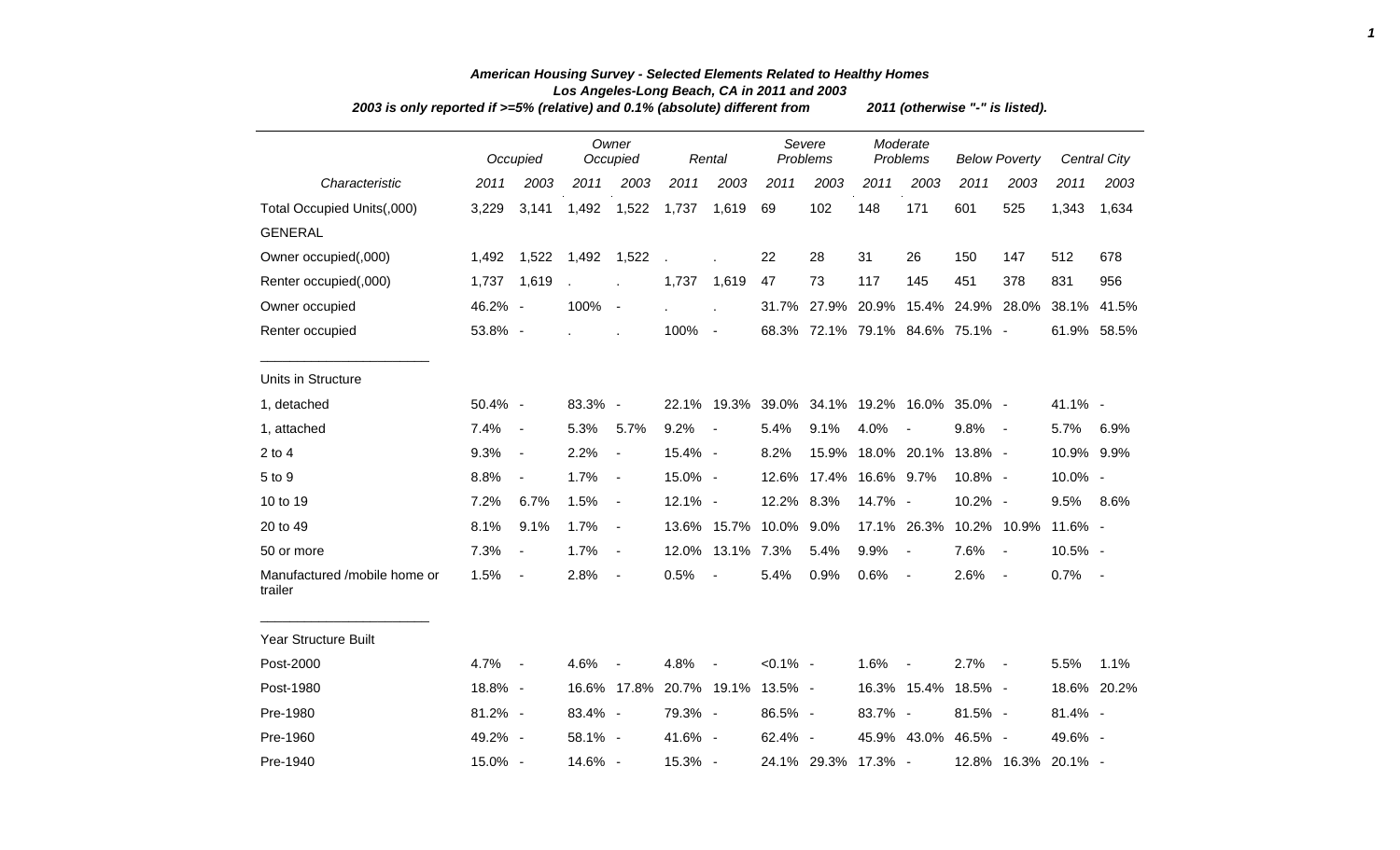|                                                                           |             | Occupied                 |         | Owner<br>Occupied        |                                             | Rental                   |                | Severe<br>Problems |                        | Moderate<br>Problems     |                | <b>Below Poverty</b>                                                                |           | Central City             |
|---------------------------------------------------------------------------|-------------|--------------------------|---------|--------------------------|---------------------------------------------|--------------------------|----------------|--------------------|------------------------|--------------------------|----------------|-------------------------------------------------------------------------------------|-----------|--------------------------|
| Characteristic                                                            | 2011        | 2003                     | 2011    | 2003                     | 2011                                        | 2003                     | 2011           | 2003               | 2011                   | 2003                     | 2011           | 2003                                                                                | 2011      | 2003                     |
| Foundation (for 1-unit not<br>manufactured)                               |             |                          |         |                          |                                             |                          |                |                    |                        |                          |                |                                                                                     |           |                          |
| 1-Unit not manufactured(,000)                                             | 1,864 1,813 |                          | 1,321   | 1,352                    | 543                                         | 461                      | 30             | 44                 | 34                     | 33                       | 269            | 233                                                                                 | 629       | 798                      |
| With a basement under all of<br>house                                     | 1.1%        | $\sim$                   | 1.2%    | $\blacksquare$           | 0.9%                                        | $\blacksquare$           | $< 0.1\%$ 2.1% |                    | 2.9%                   | $\blacksquare$           | 0.7%           | $\sim$                                                                              | 1.2%      | $\sim$                   |
| With a basement under part of<br>house                                    | 2.6%        | $\sim$                   | 2.9%    | $\blacksquare$           | 2.0%                                        | $\sim$                   | 9.6%           | 3.3%               | 2.6%                   | $\blacksquare$           | 1.2%           | $\sim$                                                                              | 2.5%      | $\sim$ $-$               |
| With a crawl space                                                        |             |                          |         |                          |                                             |                          |                |                    |                        |                          |                | 44.1% 52.6% 45.9% 54.4% 39.8% 47.4% 46.9% 56.1% 49.7% 60.2% 40.8% 52.8% 52.8% -     |           |                          |
| On a concrete slab                                                        |             |                          |         |                          | 50.4% 42.4% 48.3% 40.3% 55.2% 48.6% 36.0% - |                          |                |                    |                        |                          |                | 42.0% 35.9% 56.3% 42.4% 41.6% 37.5%                                                 |           |                          |
| In some other way                                                         | 1.8%        | $\sim$                   | 1.7%    |                          | 2.1%                                        | $\overline{\phantom{a}}$ | 7.5%           | 2.5%               | 2.8%                   | $\overline{\phantom{a}}$ | 1.0%           | $\overline{\phantom{a}}$                                                            | 1.9%      | $\sim$ $-$               |
| <b>EXTERIOR</b><br><b>External Building Conditions (non</b><br>multiunit) |             |                          |         |                          |                                             |                          |                |                    |                        |                          |                |                                                                                     |           |                          |
| Sagging roof                                                              | 2.3%        | $\overline{\phantom{a}}$ | 2.7%    | $\blacksquare$           | 1.2%                                        | $\blacksquare$           | 5.8%           | 9.2%               | 6.5%                   | 10.3% 1.1%               |                | $\blacksquare$                                                                      | $2.6\%$ - |                          |
| Missing roofing material                                                  | 2.6%        | $\sim$                   | 2.9%    | $\overline{\phantom{a}}$ | 2.0%                                        | 5.6%                     | 6.1%           | 7.1%               |                        | 12.6% 17.0% 3.3%         |                | 5.4%                                                                                | 3.2%      | $\sim$ $-$               |
| Hole in roof                                                              | $1.6\%$     | $\sim$                   | 1.7%    | $\sim$ $-$               | 1.4%                                        | $\blacksquare$           | $< 0.1\%$ 5.0% |                    | 6.7%                   | 21.5% 0.3%               |                | $\blacksquare$                                                                      | 2.2%      | $\sim$                   |
| Missing bricks, siding, other<br>outside wall material                    | 2.1%        | $\sim$                   | 2.1%    | $\sim$ $-$               | 2.4%                                        | $\sim$                   | 9.3%           |                    | 14.8% 16.2% -          |                          | 1.4%           | $\sim$                                                                              | 2.6%      | $\sim$ $-$               |
| Sloping outside walls                                                     | 0.7%        | $\overline{\phantom{a}}$ | 0.8%    | $\blacksquare$           | 0.3%                                        | $\sim$                   | 3.0%           | 6.4%               | 2.8%                   | $\overline{\phantom{a}}$ | $< 0.1\%$ 1.7% |                                                                                     | 1.1%      | $\sim$ $-$               |
| Boarded up windows                                                        | 0.9%        | $\blacksquare$           | 0.4%    | $\blacksquare$           | 2.2%                                        | $\blacksquare$           | 3.0%           | 9.2%               | 5.4%                   | 3.4%                     | 1.4%           |                                                                                     | 0.9%      | $\overline{\phantom{a}}$ |
| Broken windows                                                            | 3.7%        | 5.0%                     | 2.9%    | $\blacksquare$           | 5.6%                                        | 7.3%                     | 6.0%           |                    | 22.8% 11.2% 16.1% 4.9% |                          |                | 10.9%                                                                               | 4.1%      | 5.3%                     |
| Bars on windows                                                           |             |                          |         |                          |                                             |                          |                |                    |                        |                          |                | 14.1% 20.5% 12.3% 18.0% 18.6% 27.9% 12.6% 47.2% 36.2% 22.9% 20.7% 31.8% 21.3% 25.9% |           |                          |
| Foundation crumbling or has open 4.9%<br>crack or hole                    |             | $\overline{\phantom{a}}$ | 4.9%    | $\blacksquare$           | 4.8%                                        | $\blacksquare$           |                |                    | 19.6% 17.3% 18.8% 6.7% |                          | 3.1%           | $\sim$                                                                              | 5.6%      | 1.9%                     |
| None of the above                                                         |             |                          |         |                          |                                             |                          |                |                    |                        |                          |                | 73.4% 67.7% 75.6% 71.5% 67.8% 56.5% 54.5% 26.9% 55.4% 40.4% 69.7% 52.9% 64.8% -     |           |                          |
| None of the above(excluding<br>bars)                                      | 84.3% -     |                          | 85.4% - |                          |                                             |                          |                |                    |                        |                          |                | 81.6% 76.6% 63.7% 56.3% 67.8% 50.0% 86.9% 77.3% 81.4% -                             |           |                          |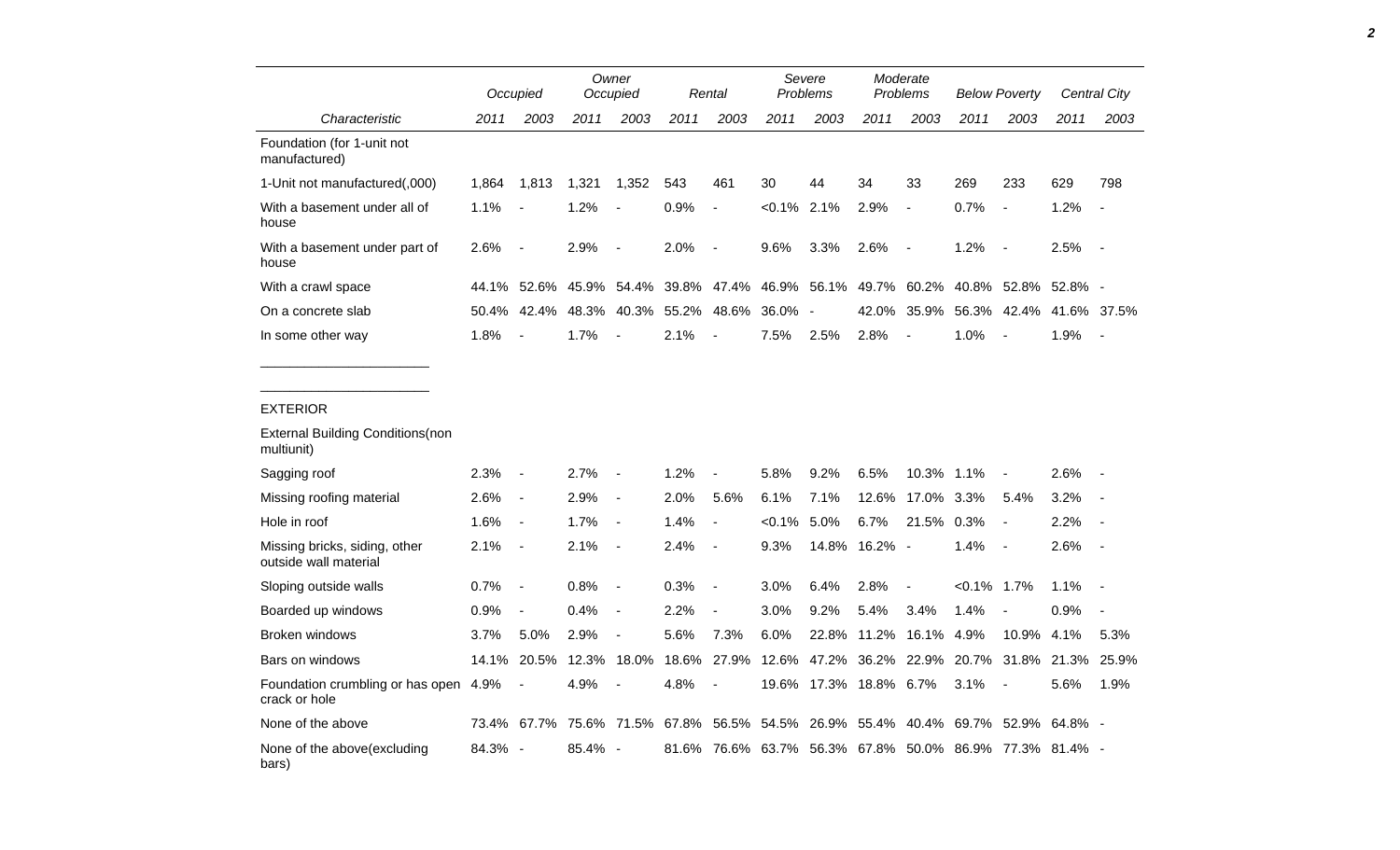|                                               |      | Occupied                 |            | Owner<br>Occupied        |       | Severe<br>Problems<br>Rental |                |                                    | Moderate<br>Problems   |                          | <b>Below Poverty</b> |                          | <b>Central City</b> |                          |
|-----------------------------------------------|------|--------------------------|------------|--------------------------|-------|------------------------------|----------------|------------------------------------|------------------------|--------------------------|----------------------|--------------------------|---------------------|--------------------------|
| Characteristic                                | 2011 | 2003                     | 2011       | 2003                     | 2011  | 2003                         | 2011           | 2003                               | 2011                   | 2003                     | 2011                 | 2003                     | 2011                | 2003                     |
| Water Leakage During Last 12<br><b>Months</b> |      |                          |            |                          |       |                              |                |                                    |                        |                          |                      |                          |                     |                          |
| With leakage from outside<br>structure        | 9.6% | 8.4%                     | 10.3% 7.6% |                          | 9.0%  | $\qquad \qquad \blacksquare$ |                | 23.9% 18.9% 21.5% 27.2% 6.7%       |                        |                          |                      | 5.9%                     | 11.8% 10.0%         |                          |
| Roof                                          | 6.2% | $\overline{\phantom{a}}$ | 7.1%       | 6.1%                     | 5.5%  | 6.0%                         | 9.6%           |                                    | 13.6% 13.8% 17.7% 3.1% |                          |                      | $\blacksquare$           | 7.8%                | 7.1%                     |
| <b>Basement leak</b>                          | 0.2% | $\overline{\phantom{a}}$ | 0.3%       | $\blacksquare$           | 0.1%  | $\overline{\phantom{a}}$     | $< 0.1\%$      | 1.7%                               | $< 0.1\%$ 1.0%         |                          | 0.1%                 | $\overline{\phantom{a}}$ | 0.2%                |                          |
| Walls, closed windows, or doors<br>leak       | 3.0% | $\overline{a}$           | 2.5%       | $\overline{a}$           | 3.4%  | $\qquad \qquad \blacksquare$ | 12.5% 7.6%     |                                    |                        | 10.6% 12.0% 3.3%         |                      | $\blacksquare$           | 3.4%                | $\blacksquare$           |
| Other or Unknown exterior Leak                | 1.1% | $\blacksquare$           | 1.2%       | $\blacksquare$           | 1.0%  | $\blacksquare$               | 4.1%           | $\overline{\phantom{a}}$           | 1.2%                   | $\overline{\phantom{a}}$ | 0.6%                 | $\overline{\phantom{a}}$ | 1.6%                | $\overline{\phantom{a}}$ |
|                                               |      |                          |            |                          |       |                              |                |                                    |                        |                          |                      |                          |                     |                          |
| <b>INTERIOR</b>                               |      |                          |            |                          |       |                              |                |                                    |                        |                          |                      |                          |                     |                          |
| Damage                                        |      |                          |            |                          |       |                              |                |                                    |                        |                          |                      |                          |                     |                          |
| Holes in floors                               | 0.8% |                          | 0.5%       | $\blacksquare$           | 1.0%  |                              | $< 0.1\%$ 5.4% |                                    | 8.0%                   | 5.8%                     | 1.4%                 |                          | 0.9%                |                          |
| Open cracks or holes                          | 4.1% | 6.0%                     | 3.1%       | $\blacksquare$           | 5.1%  | 8.5%                         | 6.7%           |                                    | 21.2% 23.3% 31.9% 5.1% |                          |                      | 6.8%                     | 4.1%                | 6.8%                     |
| Broken plaster or peeling paint               | 2.7% |                          | 2.0%       | $\overline{\phantom{a}}$ | 3.4%  | 5.3%                         | 8.1%           |                                    | 16.8% 14.0% 20.7% 2.9% |                          |                      | $\overline{\phantom{a}}$ | 3.7%                | $\overline{\phantom{a}}$ |
| Water Leakage During Last 12<br>Months        |      |                          |            |                          |       |                              |                |                                    |                        |                          |                      |                          |                     |                          |
| With leakage from inside structure 9.2%       |      | 10.8% 7.0%               |            | 7.8%                     | 11.1% |                              |                | 13.7% 21.8% 26.1% 19.8% 23.9% 7.8% |                        |                          |                      |                          | 11.5% 10.9% 12.5%   |                          |
| Fixtures backed up or overflowed              | 2.8% | $\overline{\phantom{0}}$ | 2.1%       | $\blacksquare$           | 3.5%  | 5.3%                         | 11.0%          | 15.6% 5.7%                         |                        | 8.5%                     | 2.3%                 | 5.3%                     | 3.5%                |                          |
| Pipes leaked                                  | 4.3% | 5.6%                     | 3.4%       | $\blacksquare$           | 5.2%  | 7.6%                         | 11.7%          |                                    | 15.2% 10.9% 16.9% 3.8% |                          |                      | 6.1%                     | 5.7%                | 6.5%                     |
| Broken water heater                           | 0.7% | $\overline{\phantom{a}}$ | 0.6%       | $\blacksquare$           | 0.7%  |                              | 1.4%           | 5.6%                               | 1.9%                   |                          | 0.8%                 |                          | 0.7%                |                          |
| Other or Unknown                              | 1.9% | $\overline{\phantom{a}}$ | 1.3%       | $\overline{\phantom{a}}$ | 2.4%  |                              | 1.4%           | $\blacksquare$                     | 3.7%                   | 6.3%                     | 1.7%                 | $\overline{\phantom{a}}$ | 1.9%                |                          |

Rodents

Signs of rats in last 3 mon. 2.4% - 2.7% - 2.1% - 1.3% 11.1% 4.8% 5.5% 2.0% - 2.7% -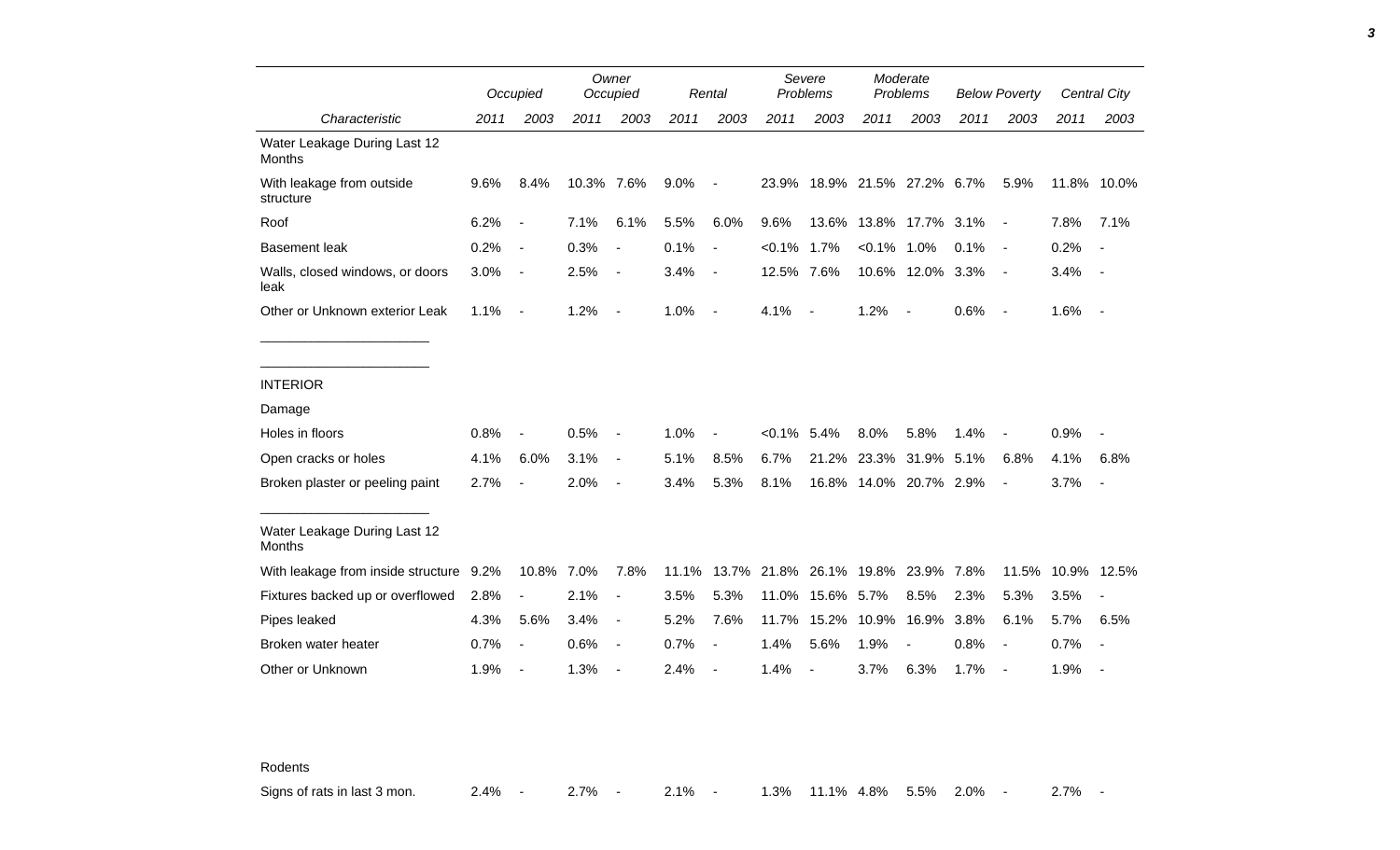|                                                           |             |                              | Owner<br>Occupied |                          |             |                          |             | Severe                   |                | Moderate                 |             |                          |             |                          |
|-----------------------------------------------------------|-------------|------------------------------|-------------------|--------------------------|-------------|--------------------------|-------------|--------------------------|----------------|--------------------------|-------------|--------------------------|-------------|--------------------------|
|                                                           |             | Occupied                     |                   |                          |             | Rental                   |             | Problems                 |                | Problems                 |             | <b>Below Poverty</b>     |             | <b>Central City</b>      |
| Characteristic                                            | 2011        | 2003                         | 2011              | 2003                     | 2011        | 2003                     | 2011        | 2003                     | 2011           | 2003                     | 2011        | 2003                     | 2011        | 2003                     |
| Signs of mice in last 3 mon.                              | 3.8%        | $\blacksquare$               | 3.7%              | $\blacksquare$           | 3.9%        | 5.4%                     | 8.6%        | 13.4%                    | 10.6%          | 6.4%                     | 5.9%        | 6.7%                     | 3.9%        | $\blacksquare$           |
| Signs of rodents, not sure which<br>kind in last 3 mon.   | 1.0%        | $\overline{\phantom{a}}$     | 1.0%              | $\blacksquare$           | 1.0%        | $\blacksquare$           | 2.6%        | $\blacksquare$           | 1.3%           | $\overline{\phantom{a}}$ | 1.0%        | $\blacksquare$           | 0.8%        | $\overline{\phantom{a}}$ |
| Electrical                                                |             |                              |                   |                          |             |                          |             |                          |                |                          |             |                          |             |                          |
| No electrical wiring                                      | 0.4%        |                              | 0.2%              | $\overline{\phantom{a}}$ | 0.6%        | $\overline{\phantom{a}}$ | 1.5%        | $\blacksquare$           | $< 0.1\%$ -    |                          | 0.8%        |                          | 0.3%        |                          |
| Exposed wiring                                            | 1.8%        | $\overline{\phantom{a}}$     | 1.7%              | $\overline{\phantom{a}}$ | 1.9%        | $\overline{\phantom{a}}$ | 5.6%        | 2.3%                     | 3.2%           | $\overline{\phantom{a}}$ | 2.0%        | $\blacksquare$           | 2.2%        |                          |
| Rooms without electric outlets                            | 1.9%        | $\overline{\phantom{a}}$     | 1.4%              |                          | 2.4%        | $\overline{\phantom{a}}$ | 4.3%        | 7.4%                     | 3.2%           | $\overline{\phantom{a}}$ | 2.8%        |                          | 1.8%        |                          |
| Fuses/breakers blown in last 3<br>mon.                    | 7.8%        | 7.4%                         | 8.5%              | 7.7%                     | 7.3%        | $\overline{\phantom{a}}$ | 18.1%       | 13.2%                    |                | 11.0% 10.5%              | 5.7%        | 5.0%                     | 7.5%        |                          |
| Sanitation                                                |             |                              |                   |                          |             |                          |             |                          |                |                          |             |                          |             |                          |
| Lacking complete kitchen facilities                       | 3.4%        | $\qquad \qquad \blacksquare$ | 1.0%              | $\overline{\phantom{0}}$ | 5.5%        | 6.0%                     | 8.3%        | $\overline{\phantom{a}}$ |                | 71.5% 59.1% 4.6%         |             |                          | 3.7%        |                          |
| Lacking some or all plumbing<br>facilities                | 1.2%        | $\blacksquare$               | 0.9%              | $\overline{\phantom{a}}$ | 1.4%        | $\overline{\phantom{a}}$ | 56.2%       | 50.8%                    | $< 0.1\%$ -    |                          | 0.9%        | $\overline{\phantom{a}}$ | 1.2%        | $\overline{a}$           |
| Water not safe to drink                                   |             | 27.6% 37.2%                  | 21.5%             | 28.6%                    | 32.9%       | 45.3%                    | 28.7%       | 57.6%                    | 36.1%          | 49.2%                    |             | 38.9% 44.7%              |             | 29.8% 41.4%              |
| Water stoppage in last 3 mon.                             | 4.0%        | $\overline{\phantom{a}}$     | 1.7%              | $\overline{\phantom{a}}$ | 5.9%        | 6.9%                     | 4.4%        | 8.6%                     | 13.4%          | 11.5% 2.9%               |             | $\blacksquare$           | 5.4%        | $\overline{\phantom{a}}$ |
| No flush toilets working some time 2.9%<br>in last 3 mon. |             | $\overline{\phantom{a}}$     | 2.0%              | $\overline{\phantom{a}}$ | 3.7%        | 5.7%                     | 5.8%        | 8.4%                     |                | 13.0% 14.2% 4.4%         |             | $\blacksquare$           | 3.3%        |                          |
| With sewage disposal<br>breakdowns in last 3 mon.         | 2.1%        | $\blacksquare$               | 2.2%              | $\overline{\phantom{a}}$ | 2.1%        | $\blacksquare$           | 5.5%        | 4.9%                     | 6.5%           | 4.6%                     | 2.8%        | $\overline{\phantom{a}}$ | 2.3%        | $\blacksquare$           |
| Septic tank, cesspool, chemical<br>toilet                 | 1.1%        | $\blacksquare$               | 1.5%              | $\blacksquare$           | 0.7%        | $\overline{\phantom{a}}$ | 2.7%        | $\blacksquare$           | $< 0.1\%$ 0.5% |                          | 0.4%        | $\overline{\phantom{a}}$ | 0.8%        | $\blacksquare$           |
| With septic tank or cesspool<br>breakdowns in last 3 mon. | $< 0.1\%$ - |                              | 0.1%              |                          | $< 0.1\%$ - |                          | $< 0.1\%$ - |                          | $< 0.1\%$ -    |                          | $< 0.1\%$ - |                          | $< 0.1\%$ - |                          |

## HEATING/FUEL

## Main Heating Equipment

*4*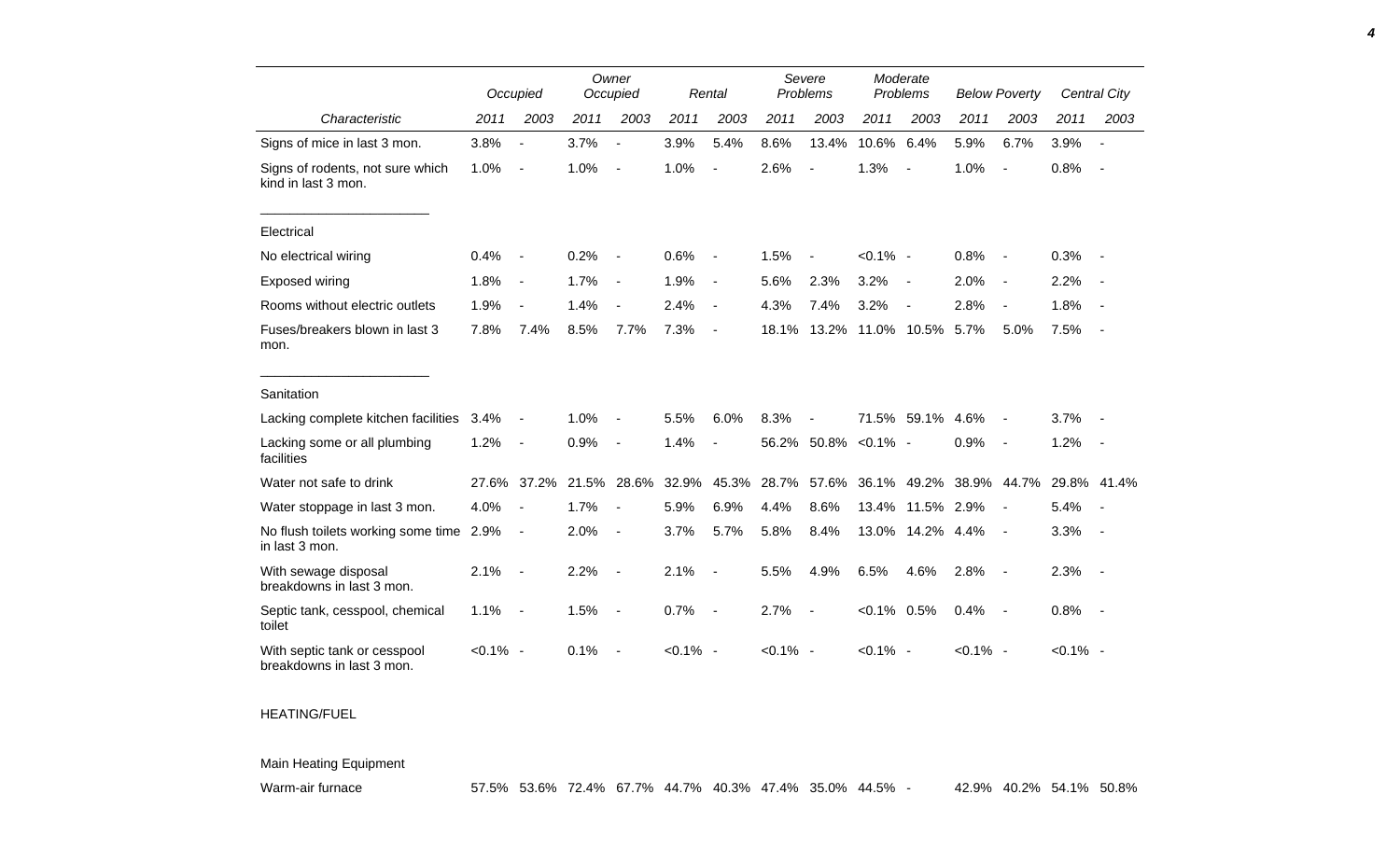|                                                         |             | Occupied                     |               | Owner<br>Occupied        |         | Rental                       | Severe<br>Problems |                          | Moderate<br>Problems |                          | <b>Below Poverty</b> |                          |             | <b>Central City</b>      |
|---------------------------------------------------------|-------------|------------------------------|---------------|--------------------------|---------|------------------------------|--------------------|--------------------------|----------------------|--------------------------|----------------------|--------------------------|-------------|--------------------------|
| Characteristic                                          | 2011        | 2003                         | 2011          | 2003                     | 2011    | 2003                         | 2011               | 2003                     | 2011                 | 2003                     | 2011                 | 2003                     | 2011        | 2003                     |
| Steam or hot water system                               | 0.8%        | $\overline{a}$               | 0.3%          | $\overline{a}$           | 1.2%    | $\overline{a}$               | $< 0.1\%$          | 0.9%                     | 2.1%                 | $\sim$                   | 1.3%                 | $\overline{\phantom{a}}$ | 0.8%        |                          |
| Electric heat pump                                      | 2.1%        | $\blacksquare$               | 1.5%          | $\blacksquare$           | 2.6%    |                              | $< 0.1\%$ -        |                          | 2.0%                 | $\overline{\phantom{a}}$ | 1.7%                 | $\overline{\phantom{a}}$ | 3.0%        |                          |
| Built-in electric units                                 | 3.5%        | $\overline{\phantom{a}}$     | 1.7%          | $\overline{\phantom{a}}$ | 5.0%    | 4.6%                         | 2.9%               | $\overline{\phantom{a}}$ | 3.7%                 | $\overline{\phantom{a}}$ | 4.7%                 | $\blacksquare$           | 3.6%        | $\overline{\phantom{a}}$ |
| Floor, wall, or other built-in hot air<br>without ducts |             | 26.1% 33.1%                  |               | 17.8% 23.6%              | 33.2%   | 42.0%                        |                    | 30.5% 47.5%              |                      | 29.0% 31.0%              |                      | 33.4% 42.6%              |             | 26.8% 34.1%              |
| Room heaters with flue                                  | 0.9%        | $\overline{\phantom{a}}$     | 0.7%          | $\overline{\phantom{a}}$ | 1.0%    | $\overline{\phantom{a}}$     | $< 0.1\%$ -        |                          | 1.2%                 | $\overline{\phantom{a}}$ | 0.8%                 | $\overline{\phantom{a}}$ | 1.1%        |                          |
| Room heaters without flue                               | 0.3%        | $\overline{\phantom{a}}$     | 0.1%          | $\blacksquare$           | 0.4%    | $\qquad \qquad \blacksquare$ | $< 0.1\%$ 2.3%     |                          | 5.9%                 | 6.9%                     | 0.5%                 | $\overline{\phantom{a}}$ | 0.2%        | $\overline{\phantom{a}}$ |
| Portable electric heaters                               | 5.1%        | 2.4%                         | 3.1%          | $\overline{\phantom{a}}$ | 6.7%    | 3.1%                         | 9.7%               | 4.6%                     | 5.8%                 | 2.1%                     | 7.2%                 | 3.8%                     | 5.9%        | 1.9%                     |
| <b>Stoves</b>                                           | $< 0.1\%$ - |                              | $< 0.1\%$ -   |                          | 0.1%    | $\overline{\phantom{a}}$     | $< 0.1\%$ -        |                          | $< 0.1\%$ 0.7%       |                          | $< 0.1\%$ -          |                          | 0.1%        |                          |
| Fireplace with inserts                                  | 0.2%        | $\qquad \qquad \blacksquare$ | 0.1%          | $\blacksquare$           | 0.2%    | $\overline{\phantom{a}}$     | $< 0.1\%$ -        |                          | $< 0.1\%$ -          |                          | 0.2%                 | $\overline{\phantom{a}}$ | 0.2%        |                          |
| Fireplace without inserts                               | 0.1%        | $\blacksquare$               | 0.2%          | $\blacksquare$           | 0.1%    | $\blacksquare$               | $< 0.1\%$ -        |                          | $< 0.1\%$ -          |                          | 0.2%                 | $\overline{\phantom{a}}$ | 0.1%        |                          |
| Other                                                   | 1.0%        | $\blacksquare$               | 0.7%          | $\overline{\phantom{a}}$ | 1.2%    | $\blacksquare$               | 1.3%               | $\overline{\phantom{a}}$ | 2.5%                 | $\overline{a}$           | 1.3%                 | $\blacksquare$           | 0.8%        |                          |
| No heating equipment                                    | 2.4%        | $\overline{\phantom{a}}$     | 1.2%          | $\overline{\phantom{a}}$ | 3.4%    | $\overline{\phantom{a}}$     | 6.9%               | $\blacksquare$           | 3.2%                 | $\overline{\phantom{a}}$ | 5.3%                 | 2.5%                     | 3.2%        |                          |
| Cooking stove                                           | 0.2%        | $\overline{\phantom{a}}$     | 0.1%          | $\blacksquare$           | 0.3%    | $\overline{\phantom{a}}$     | 1.4%               | $\blacksquare$           | $< 0.1\%$ -          |                          | 0.6%                 | $\overline{\phantom{a}}$ | 0.1%        | $\sim$                   |
| <b>Water Heating Fuel</b>                               |             |                              |               |                          |         |                              |                    |                          |                      |                          |                      |                          |             |                          |
| Electricity                                             | 9.7%        | 7.8%                         | 6.9%          | 4.3%                     |         | 12.0% 11.1%                  | 9.2%               | 4.8%                     |                      | 13.1% 17.2%              | 8.8%                 | 9.3%                     | 10.7% 9.4%  |                          |
| Gas, LP/bottled gas                                     | 90.1% -     |                              | 92.9%         | $\overline{\phantom{a}}$ | 87.6% - |                              | 90.8%              | $\sim$                   | 85.0% -              |                          | 90.8% -              |                          | 89.2% -     |                          |
| Other                                                   | 0.2%        | $\overline{\phantom{a}}$     | 0.1%          | $\overline{\phantom{a}}$ | 0.4%    | $\overline{\phantom{a}}$     | $< 0.1\%$ -        |                          | 1.9%                 | $\overline{\phantom{a}}$ | 0.3%                 | $\overline{\phantom{a}}$ | 0.1%        | $\sim$                   |
|                                                         |             |                              |               |                          |         |                              |                    |                          |                      |                          |                      |                          |             |                          |
| Clothes Dryer(,000)                                     | 1,935       | 1,723                        | 1,365         | 1,332                    | 570     | 391                          | 32                 | 37                       | 46                   | 44                       | 245                  | 197                      | 677         | 780                      |
| Have Clothes Dryer                                      | 59.9%       |                              | 54.8% 91.5% - |                          | 32.8%   | 24.2%                        | 46.9%              | 36.1%                    | 31.4%                | 25.9%                    | 40.7%                | 37.6%                    | 50.4%       | 47.7%                    |
| Electricity                                             | 21.9%       | 19.5%                        | 18.9% -       |                          | 28.9%   | 23.7%                        | 36.2%              | $\sim$                   | 27.0%                | 14.5%                    |                      | 22.7% 25.0%              | 23.9% 21.9% |                          |
| Gas, LP gas (liquid propane)                            | 77.8% -     |                              | 81.0% -       |                          | 70.1%   | 76.3%                        |                    | 60.3% 63.6% 73.0%        |                      | 85.5%                    | 76.5% -              |                          | 75.7% -     |                          |
| Other                                                   | 0.4%        | $\overline{\phantom{a}}$     | 0.1%          | $\blacksquare$           | 1.0%    | $\overline{\phantom{a}}$     | 3.4%               |                          | $< 0.1\%$ -          |                          | 0.8%                 | $\overline{\phantom{a}}$ | 0.4%        | $\sim$                   |

Heating Problems

\_\_\_\_\_\_\_\_\_\_\_\_\_\_\_\_\_\_\_\_\_\_\_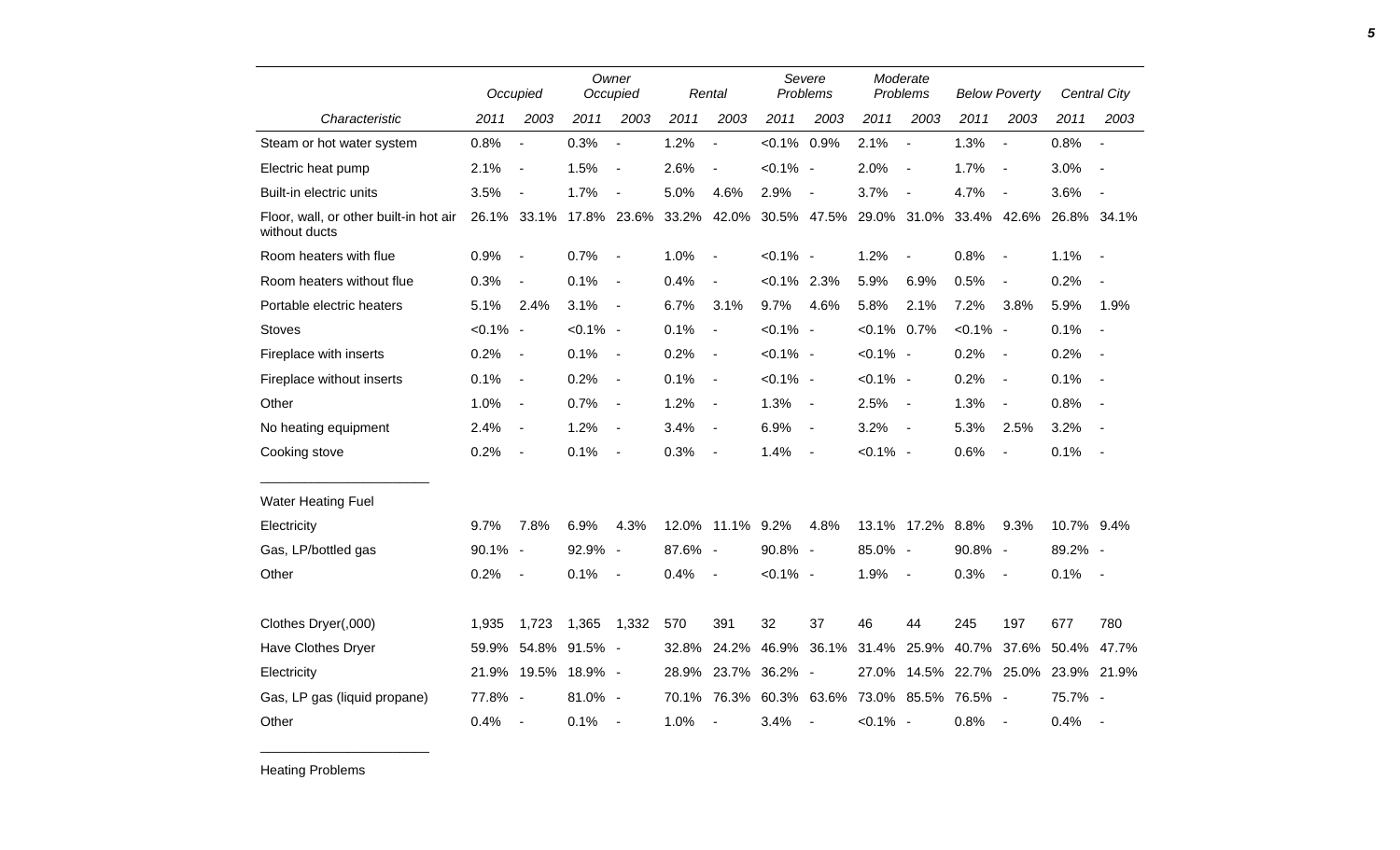|                                                        |                | Occupied                     |             | Owner<br>Occupied        |             | Rental                   |                | Severe<br>Problems       |           | Moderate<br>Problems     |                | <b>Below Poverty</b>     |                | Central City             |
|--------------------------------------------------------|----------------|------------------------------|-------------|--------------------------|-------------|--------------------------|----------------|--------------------------|-----------|--------------------------|----------------|--------------------------|----------------|--------------------------|
| Characteristic                                         | 2011           | 2003                         | 2011        | 2003                     | 2011        | 2003                     | 2011           | 2003                     | 2011      | 2003                     | 2011           | 2003                     | 2011           | 2003                     |
| Uncomfortably cold for 24 hours<br>or more last winter | 10.0% 7.9%     |                              | 8.3%        | 5.2%                     | 11.6%       | 10.8%                    | 52.1% -        |                          | 16.7%     | 18.2%                    | 12.0%          | 10.7%                    | 10.1%          | 9.3%                     |
| Heating equipment breakdowns                           | 3.0%           |                              | 2.6%        | $\frac{1}{2}$            | 3.3%        | $\overline{a}$           | 41.0% -        |                          | 6.4%      | 4.5%                     | 3.2%           | $\overline{a}$           | 3.2%           | $\overline{\phantom{a}}$ |
| Other causes                                           | 6.1%           | 4.6%                         | 5.5%        | 3.5%                     | 6.6%        | 5.7%                     | 9.8%           | 6.4%                     | 7.6%      | 9.1%                     | 7.4%           | 5.8%                     | 5.8%           | 5.1%                     |
| Utility interruption                                   | 0.3%           | $\overline{a}$               | 0.5%        | $\overline{\phantom{a}}$ | 0.1%        | $\blacksquare$           | $< 0.1\%$      | $\sim$                   | $< 0.1\%$ | $\overline{\phantom{a}}$ | 0.9%           | $\overline{\phantom{a}}$ | 0.3%           | $\blacksquare$           |
| Inadequate heating capacity                            | 1.6%           | $\blacksquare$               | 1.0%        | $\overline{\phantom{a}}$ | 2.2%        | $\blacksquare$           | 1.4%           | $\overline{\phantom{a}}$ | 3.7%      | $\blacksquare$           | 2.4%           | $\overline{\phantom{a}}$ | 1.5%           | $\overline{\phantom{a}}$ |
| Inadequate insulation                                  | 1.5%           | $\blacksquare$               | 1.0%        | $\overline{\phantom{a}}$ | 1.9%        | $\overline{\phantom{a}}$ | 1.4%           | $\overline{\phantom{a}}$ | 2.5%      | $\overline{\phantom{a}}$ | 2.0%           | $\blacksquare$           | 1.3%           | $\blacksquare$           |
| Cost of heating                                        | 1.0%           | $\blacksquare$               | 1.0%        | $\blacksquare$           | 1.0%        | $\overline{\phantom{a}}$ | 1.3%           | $\blacksquare$           | 1.3%      | $\overline{\phantom{a}}$ | 0.8%           | $\overline{\phantom{a}}$ | 1.0%           | $\overline{\phantom{a}}$ |
| Other                                                  | 2.0%           | $\overline{a}$               | 2.2%        | $\overline{\phantom{a}}$ | 2.0%        | $\blacksquare$           | 5.7%           | 5.2%                     | 1.3%      | $\overline{\phantom{a}}$ | 1.8%           | $\blacksquare$           | 2.1%           | $\overline{\phantom{a}}$ |
| SELECTED PHYSICAL<br><b>PROBLEMS</b>                   |                |                              |             |                          |             |                          |                |                          |           |                          |                |                          |                |                          |
| Severe Physical Problems(,000)                         | 69             | 102                          | 22          | 28                       | 47          | 73                       | 69             | 102                      |           |                          | 12             | 28                       | 35             | 74                       |
| Severe physical problems                               | 2.1%           | $\blacksquare$               | 1.5%        | $\overline{\phantom{a}}$ | 2.7%        | $\blacksquare$           | 100%           | $\overline{\phantom{a}}$ |           |                          | 2.1%           | 5.3%                     | 2.6%           |                          |
| Plumbing                                               | 1.2%           | $\blacksquare$               | 0.9%        | $\overline{\phantom{a}}$ | 1.4%        | $\overline{\phantom{a}}$ |                | 56.2% 50.8%              |           |                          | 0.9%           | $\overline{\phantom{a}}$ | 1.2%           | $\overline{\phantom{a}}$ |
| Heating                                                | 0.9%           | $\qquad \qquad \blacksquare$ | 0.5%        | $\overline{\phantom{a}}$ | 1.2%        | $\blacksquare$           | 41.0% -        |                          |           |                          | 1.0%           | $\blacksquare$           | 1.3%           | $\overline{\phantom{a}}$ |
| Electric                                               | 0.1%           | $\blacksquare$               | 0.1%        | $\blacksquare$           | 0.1%        | $\overline{\phantom{a}}$ | 2.9%           |                          |           |                          | 0.2%           | $\blacksquare$           | 0.1%           | $\overline{\phantom{a}}$ |
| Hallways                                               | $< 0.1\%$ -    |                              | $< 0.1\%$ - |                          | $< 0.1\%$ - |                          | $< 0.1\%$ -    |                          |           |                          | $< 0.1\%$ -    |                          | $< 0.1\%$ -    |                          |
| Upkeep                                                 | $< 0.1\%$ 0.2% |                              | $< 0.1\%$ - |                          | $< 0.1\%$   | 0.3%                     | $< 0.1\%$ 5.5% |                          |           |                          | $< 0.1\%$      | 0.6%                     | $< 0.1\%$ 0.2% |                          |
| Moderate Physical<br>Problems(,000)                    | 148            | 171                          | 31          | 26                       | 117         | 145                      |                |                          | 148       | 171                      | 37             | 32                       | 70             | 100                      |
| Moderate physical problems                             | 4.6%           | 5.4%                         | 2.1%        | $\blacksquare$           | 6.7%        | 8.9%                     |                |                          | 100%      | $\blacksquare$           | 6.2%           | $\overline{\phantom{a}}$ | 5.2%           | 6.1%                     |
| Plumbing                                               | 0.2%           | $\overline{\phantom{a}}$     | 0.2%        | $\blacksquare$           | 0.3%        |                          |                | ä,                       | 5.2%      | 6.0%                     | 0.3%           | $\overline{\phantom{a}}$ | 0.5%           | $\blacksquare$           |
| Heating                                                | 0.3%           | $\qquad \qquad \blacksquare$ | 0.1%        | $\blacksquare$           | 0.4%        | $\overline{\phantom{a}}$ |                | ä,                       | 5.9%      | 6.9%                     | 0.5%           | $\blacksquare$           | 0.2%           | $\overline{\phantom{a}}$ |
| Upkeep                                                 | 3.3%           | $\overline{\phantom{a}}$     | 1.0%        | $\overline{\phantom{a}}$ | 5.2%        | 5.5%                     |                |                          | 71.5%     | 59.1%                    | 4.6%           | $\overline{\phantom{a}}$ | 3.5%           | $\blacksquare$           |
| Hallways                                               | <0.1% 0.3%     |                              | $< 0.1\%$ - |                          | $< 0.1\%$   | 0.5%                     |                |                          | $< 0.1\%$ | 4.9%                     | $< 0.1\%$ 0.8% |                          | $<0.1\%$ 0.5%  |                          |
| Kitchen                                                | 0.9%           |                              | 0.7%        |                          | 1.1%        | $\blacksquare$           |                |                          |           | 19.3% 26.7%              | 0.9%           |                          | 1.0%           | $\overline{\phantom{a}}$ |